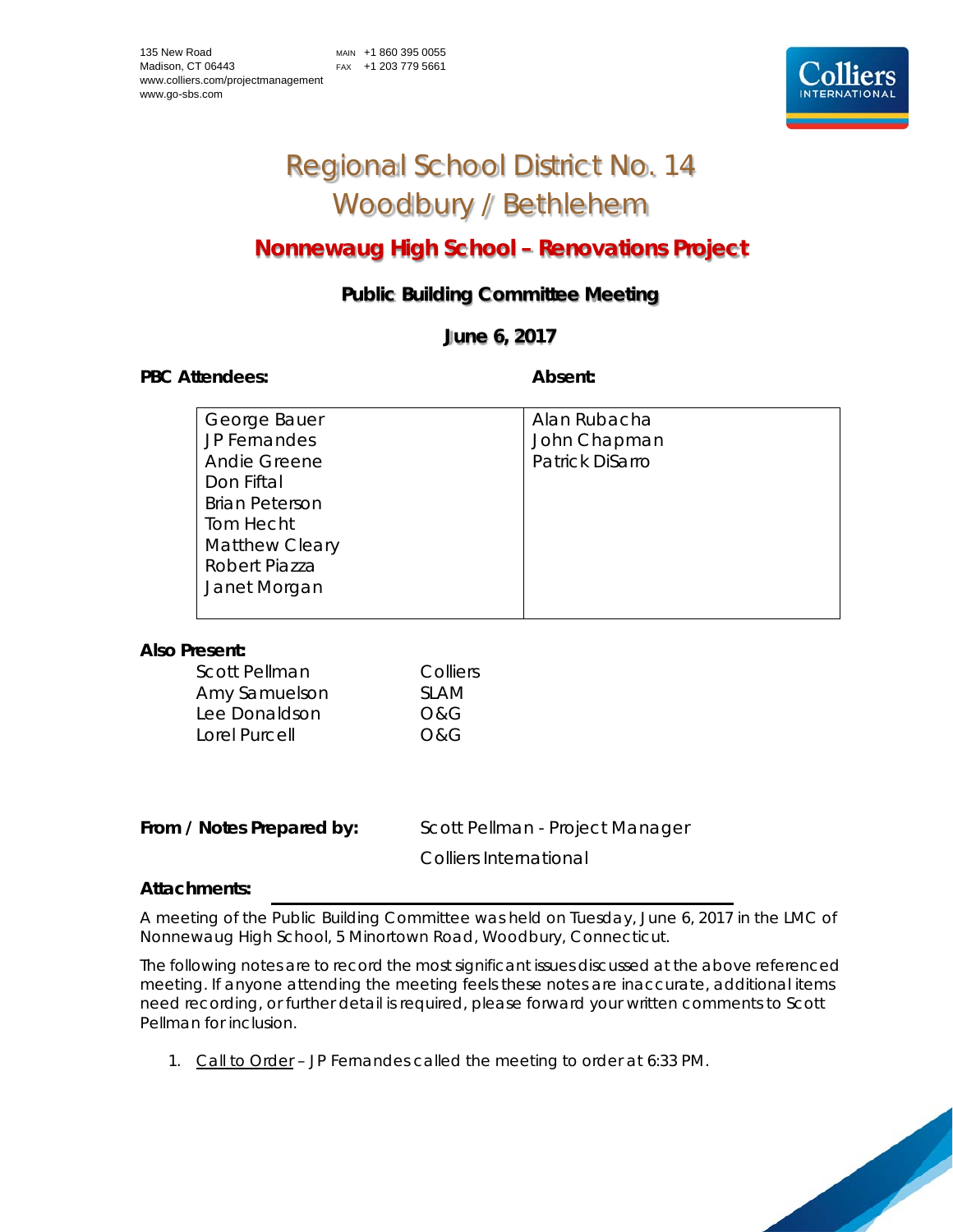- 2. OPM Report Scott Pellman reported on the following:
	- There was a zoning walk through at 5:00pm this afternoon 4 committee members attended. Andie Greene and Amy Samuelson also attended. The next Zoning meeting is scheduled for Tuesday June 13th. The following meeting will be July 11<sup>th</sup>. The zoning committee has moved the meeting to the Senior Center.
	- Report on the first public presentation on May  $24<sup>th</sup>$  in the auditorium. The presentation went well once the public understood the issues. It was apparent that there is a lot of miss information circulating but the design team did a good job to respond and educate the public. The presentation generated a positive article in the Republican American.
	- There will be another public presentation tentatively scheduled for June 20<sup>th</sup> Starting at 7:00pm and the date will be finalized in the next week. It would be beneficial to have as many building committee members present as possible. There may be a need to have a quick building committee meeting prior to the public presentation to approve the code consultant and FF&E proposal.

JP Fernandes commented that he would like to streamline the public presentation. JP will work with Kurt Lavaway to revise the presentation. Public questions from the past presentation need to be reviewed and the presentation should respond to those questions. A conference call will be set up to review the past presentation and questions.

• Eversource has been contacted, there is a prescriptive approach to a potential electrical rebate where the engineers provide data that is analyzed by Eversource who will provide comments and determine the extent of the rebate.

Tom Height inquired if there is a list of approved fixtures from Eversource, Response - Yes, Eversource has a listing of fixtures that meet the rebate criteria, the design team should review and take that information into consideration when specifying fixtures.

• The next IWC meeting is scheduled for June 12, Updated comment responses have been provided. The generator issue has been resolved by relocating it to the island east of the loading dock. Amy Samuelson expanded on the approach that satisfied the issue.

Amy Samuelson noted that SLAM ran the decibel levels that would be encountered at the buildings face closest to the generator based on the revised location of over 48' away from the building. The generator met the Acoustical standards set by the State.

• Move coordination is ongoing, the costs will be approximately \$5,000 for the admin move to the Central Office.

There was a question at the public presentation on who is paying for the moves; Central Office to the Middle School along with the existing Admin to the Central Office. Also, people need to be reassured that the move will not affect the Middle School. It was noted that the space is available at the Middle School.

The project is currently on schedule and is still within the float of the permitting timeline. There have now been 7 IWC meetings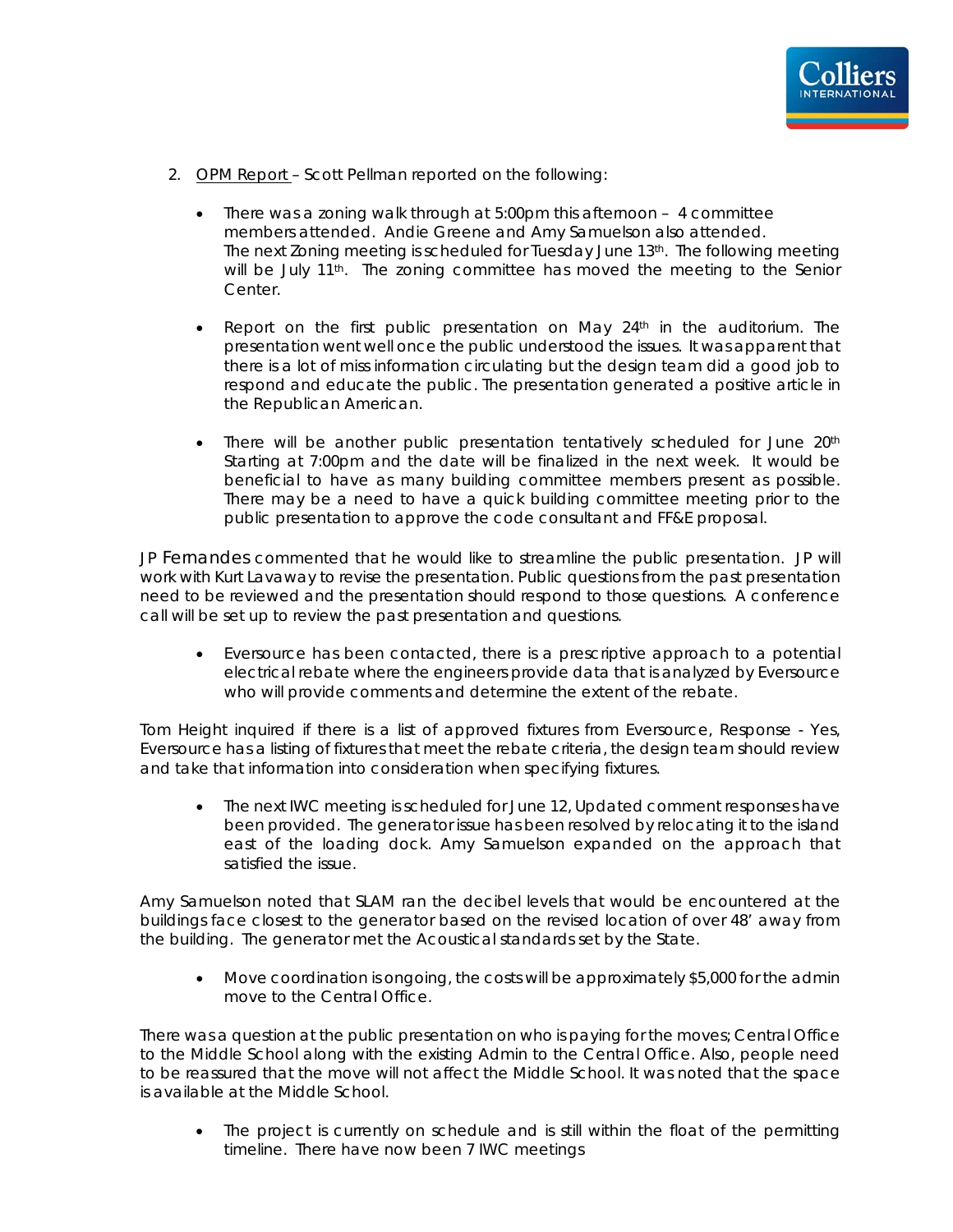- Upcoming Milestones
- 50% Cd's by June 16 commissioning agent review
- 90% Cd's and start of code review on July 17, 2017
- Target for ED042 approval August  $29<sup>th</sup>$  with tentative PCR date of August 30.

#### 3. Architects progress update

- Design progress We are almost at 50% CD's, SLAM is currently collecting drawings from consultants for an in-house check of the documents. Last week there was a four-hour session at the office to review the REVIT model for coordination.
- Update on meetings with district and HS Admin. These meeting have slowed down and include lists of equipment and power coordination. There was a meeting with the BOE safety committee to review card reader access and egress only doors.

JP Fernandes inquired when SLAM will start FF&E – Response, The project needs to be to the State by February 2018 to procure furniture for the summer. SLAM will need to provide a proposal for F&E services by the next meeting.

Scott Pellman noted that the project may utilize existing furniture for a period of time prior to ordering the new furniture. This would reduce storage costs for a phased project. A meeting will be set up with O&G industries and SLAM to review the procurement schedule and how that will be effected by the construction phasing. Following that meeting Colliers will develop FF&E milestone schedules for anticipated dates of procurement.

• Review of proposal request PR No. 001- A wall was added for additional storage in the existing central office and power poles will be relocated in the existing business lab, the majority of the modifications were electrical and technology related. The PR-001 also included a floor sealer for the exposed concrete floors. The sealer will need to be compatible for the new flooring installation or it will have to be removed prior to placement of the floors.

Colliers will coordinate the testing of the existing slabs for moisture to determine an existing base line. If humidity is high in the slab there may be a need for a topical vapor barrier to allow the new mastics to adhere to the slab properly.

JP requested that Amy develop slides that show what work will take place on the fields, People were confused with artificial turf verses grass, Amy and JP will review the web site.

George Bauer questioned if the last public presentation is on the web site. Response, Yes, there is a link to the presentation. Mr Bauer stated that there needs to be some work done on the presentation so it reads better.

#### 4. Construction Manager update

• Review phase 1 construction schedule – Lorel Purcell introduced Lee Donaldson who will be the project manager, Lee reported that the general trades contractor is starting to provide submittals and the contractor has also developed